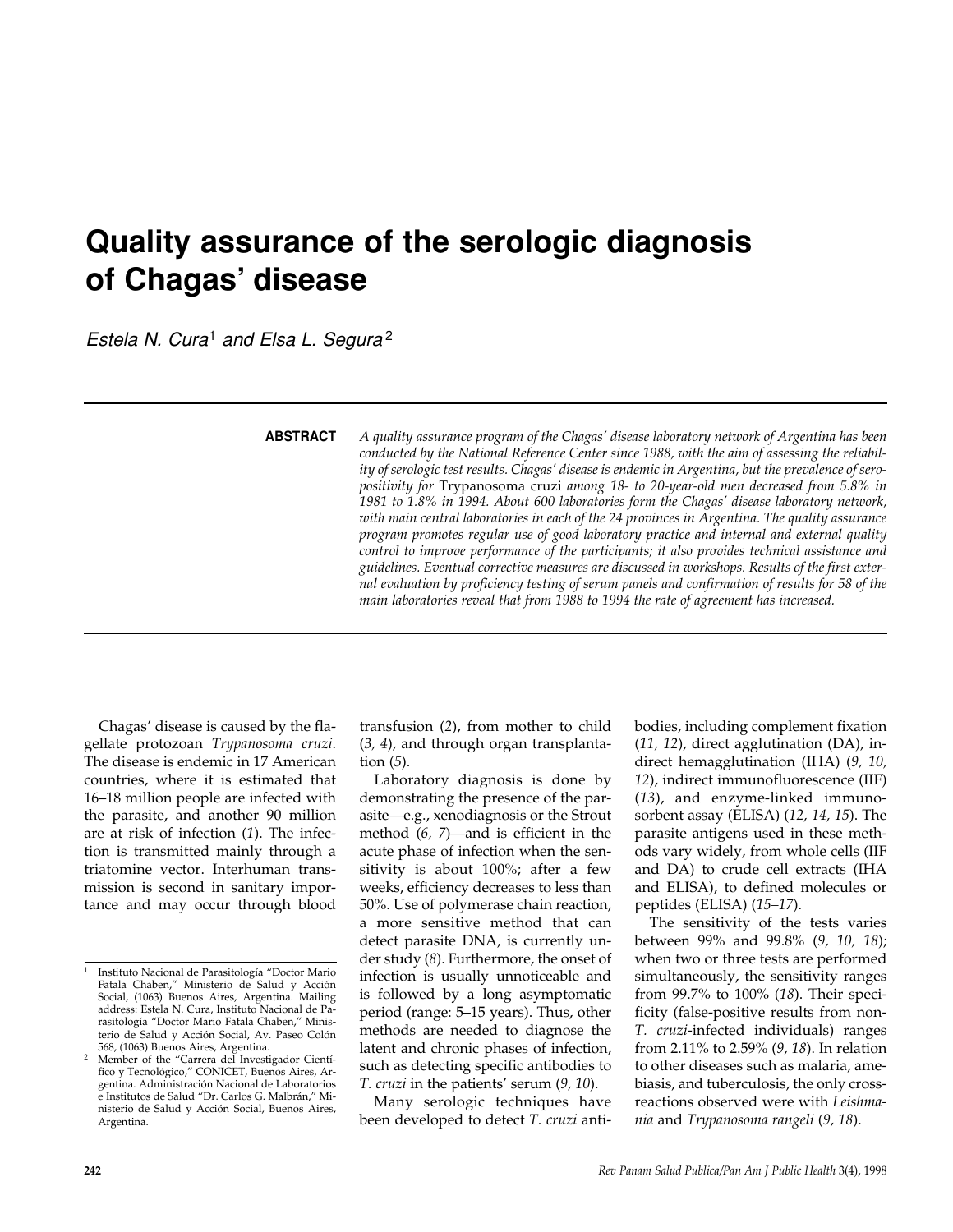Many efforts have been directed toward standardizing serologic methods (*12–14, 16, 19, 20*) and reagents (*15–17*), and it has been recommended that at least two serologic tests be used to confirm a diagnosis (*2, 19*). No systematized and overall quality control programs are currently being conducted in Chagas serology, even though the validity of laboratory results always depends on the quality of conditions before, during, and after the serologic tests are performed (*21, 22*).

Since 1987 we have carried out a quality assurance program with the Chagas' disease laboratory network by promoting good laboratory practice, using internal and external quality control, and giving technical assistance and procedure guidelines (*23*). The aim of the program is to improve the performance of participating laboratories and to assess the reliability of the results obtained with serology testing. In relation to the accuracy of the national reference laboratory itself, a South American group (Argentina, Bolivia, Brasil, Chile, Paraguay, and Uruguay) has been working since 1992 with an international reference serum panel for the control of Chagas serology.

We report here the results of proficiency tests conducted by the National Reference Center (NRC) for Chagas' disease in Argentina since 1988 and performed with 58 main laboratories belonging to the Chagas' disease laboratory network.

## **MATERIALS AND METHODS**

Two materials were used to evaluate the performance of participating laboratories: proficiency panels and sera for the confirmation of results.

## **Proficiency panels**

Serum samples were collected from about 100 infected and noninfected patients in the daily routine of clinical and laboratory diagnosis in the NRC for Chagas' disease in Argentina. These sera were tested by three different serologic tests performed at the

same time: IHA (*12, 16*), IIF (*13, 16*), and ELISA (*12, 15, 16*).

## **Sera classification criteria**

Serum samples were classified as nonreactive when all three serologic tests gave negative results against *T. cruzi* antigens and as reactive when all three tests were positive. The cutoff titer of IHA and IIF tests was 1/32; for ELISA the cutoff was an optical density (OD) of 0.200. Reactive serum samples were classified as highly reactive when they showed 1/128 or higher titers for IHA and IIF tests and an OD higher than 0.300 for ELISA. Serum samples were classified as weakly reactive when they showed titers for IHA and IIF between 1/32 and 1/64 and an OD for ELISA ranging from 0.200 to 0.300.

# **Pooling and conditioning of panel samples**

The sera were pooled into three groups—nonreactive, highly reactive, and weakly reactive—with no more than 10 samples per group.

As a biosecurity measure, sera were tested for hepatitis B surface antigen and then inactivated at 56 °C for 30 minutes. The samples were filtered through a membrane filter (pore size:  $0.45$   $\mu$ m), fractionated in glass containers, and lyophilized. Coded samples were then distributed for the NRC with instructions for processing them (*21, 23, 24*).

## **Sera for confirmation of results**

During 1989, 1990, and 1994 the participating peripheral laboratories sent 40 to 200 tested serum samples to the NRC for confirmation of results. Approximately 50% of each group of sera consisted of specimens with reactivity to *T. cruzi*. Samples were preserved in buffered glycerin and stored at room temperature until shipment (*25*). They were then air-mailed to the NRC, where they arrived within 7 days. The quality

of individual specimens on arrival was scored from "very good" to "not suitable for diagnosis" because of contamination, lack of proper identification, or poor conditioning.

# **Design of the Quality Assurance Program**

Experiments were devised for the laboratory network in Argentina as part of a quality assurance program for the serologic diagnosis of Chagas' disease. The program included activities performed by the NRC and 58 other laboratories. The NRC is in charge of the normativeness of diagnosis (*19, 23*), standardization and control of reagents, training and updating of laboratory personnel (*12*), and evaluation of laboratory performance. The network laboratories are in charge of establishing internal quality control programs.

**Internal quality control program**. Laboratories were asked to establish internal programs to systematize controls including personnel training, selection of analytical methods, and control of reagents, equipment, and procedures. The NRC provided technical assistance for these activities, and a quality control procedure guideline (23) was distributed as well.

To validate the entire analytical process, daily aliquots of reactive and nonreactive control sera were analyzed together with samples from routine trials, and control curves were plotted. IHA and IIF titers were plotted as logarithms to the base 2. Titers are the reciprocal of the highest serial serum dilution giving a reactive result on the test (*26*). For ELISA, ODs were plotted. According to acceptance criteria, the daily result of the reactive control sera should fall within the arithmetic mean ± 2 standard deviations. Both parameters were computed with at least 30 continuous daily measures (*21, 22*). Nonreactive control sera must always be nonreactive.

As far as control screening tests are concerned, reactive and nonreactive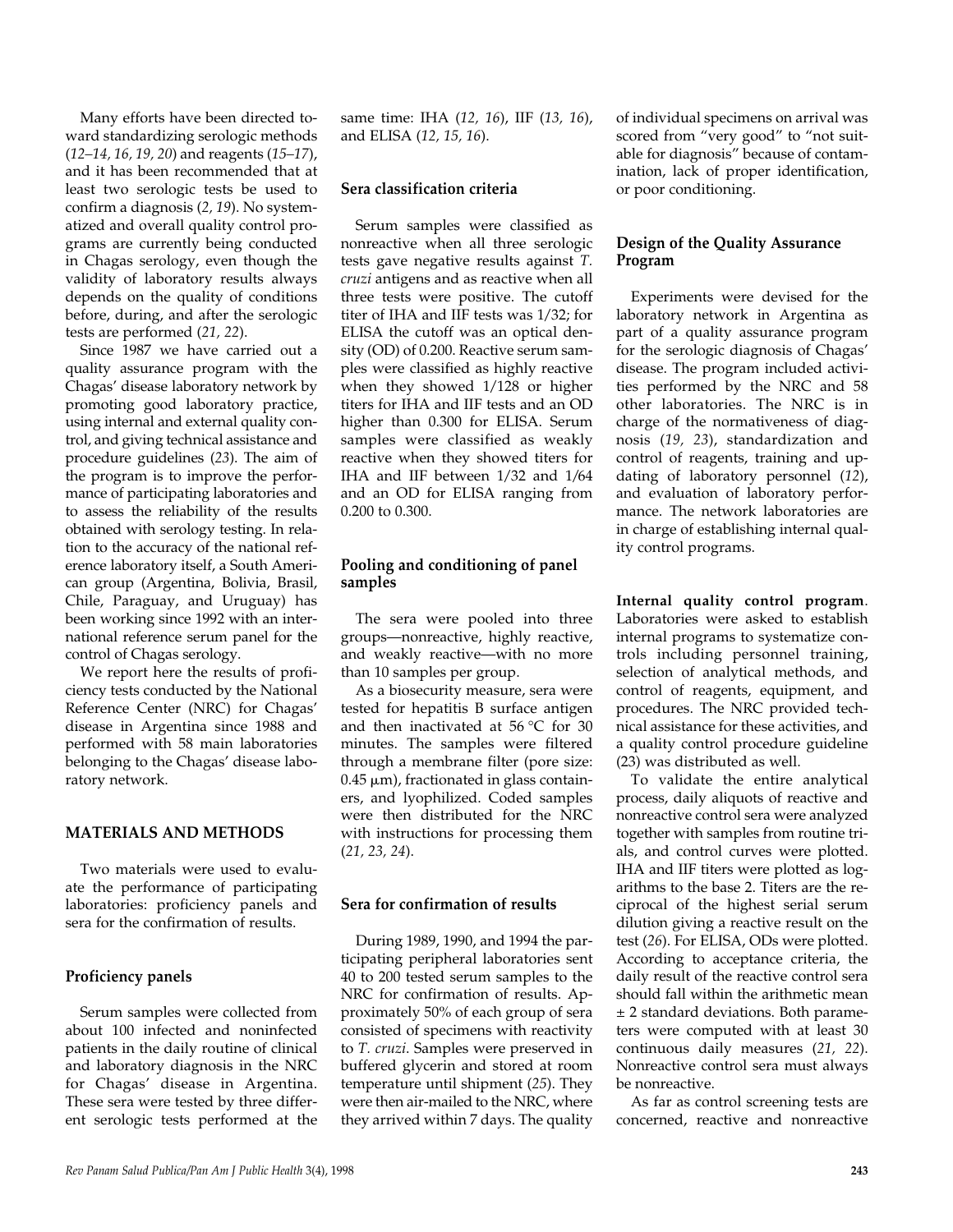control sera were required to reproduce the reactive and nonreactive results in all daily routines.

**External evaluation of laboratory performance.** There were two kinds of external quality control: 1) proficiency tests with unknown control sera panels as recommended by the World Health Organization (WHO) (*22, 24*), and 2) confirmation of results of sera submitted to the NRC by participating laboratories.

**Proficiency tests.** To conceal their identity, participating laboratories were identified by code numbers. Each laboratory received results of the overall analysis as well as an individual report, together with suitable recommendations. The probable sources of error and implementation of corrective measures were discussed in several workshops (Figure 1).

Participating laboratories were divided into two groups according to their function and the reagents used. Group 1 included laboratories performing serologic diagnosis with two quantitative tests using reagents manufactured by the NRC. Group 2 included those laboratories that performed blood banks controls with commercial screening kits. Both groups received two to four lyophilized control serum samples (*27*) to be included in the routine serologic analysis.

The results were analyzed for agreement, and a kappa index was calculated for each control (*28*).

**Analytical methods and reagents.** The following quantitative analytical methods were used for Group 1 laboratories: IHA (*12*), IIF (*13*), and ELISA (*15*), with antigens obtained from cultured epimastigotes of *T. cruzi* (Tulahuen strain). These tests were performed with reagents produced and controlled by the NRC as described (*12*) and were used by all participating laboratories in Group 1.

The laboratories in Group 2 performed the screening in blood banks

#### **FIGURE 1. Proficiency testing of serum panels**



with the following qualitative tests: IHA, DA, and latex agglutination (*16*), with commercially obtained diagnostic kits. The following commercial kits were used: IHA was from Biocientífica S.A. Argentina, Polychaco S.A.I.C. Argentina, and Wiener Lab. Argentina; DA was from Polychaco S.A.I.C. Argentina and Wiener Lab. Argentina; and latex was from Polychaco S.A.I.C. Argentina and Wiener Lab. Argentina.

## **RESULTS**

Tables 1 and 2 show the results obtained with proficiency tests per-

| TABLE 1. Proficiency tests performed in 1988–1994 by Group 1 laboratories of the Chagas' |
|------------------------------------------------------------------------------------------|
| disease laboratory network in Argentina, with agreement of results obtained by using the |
| indirect hemagglutination method to test control serum samples                           |

| Year | Control serum samples         |           |           |           |             |  |
|------|-------------------------------|-----------|-----------|-----------|-------------|--|
|      | Participating<br>laboratories | <b>HR</b> | <b>WR</b> | <b>NR</b> | Kappa index |  |
| 1988 | 21                            | 21/21     | 18/21     | 36/42     | 0.71        |  |
| 1989 | 24                            | 24/24     | 21/24     | 48/48     | 0.75        |  |
| 1990 | 32                            | 32/32     | 30/32     | 64/64     | 0.95        |  |
| 1991 | 29                            | <b>ND</b> | 28/29     | 29/29     | 0.97        |  |
| 1992 | 25                            | <b>ND</b> | 25/25     | 25/25     | 1.00        |  |
| 1993 | 20                            | <b>ND</b> | 19/20     | 18/20     | 0.86        |  |
| 1994 | 32                            | 32/32     | 32/32     | 63/64     | 0.98        |  |

*Note:* Agreements: samples giving results within the permitted range and nonreactive (NR) samples. Kappa index was calculated with results of weakly reactive (WR) and NR sera. HR, highly reactive; ND, not done.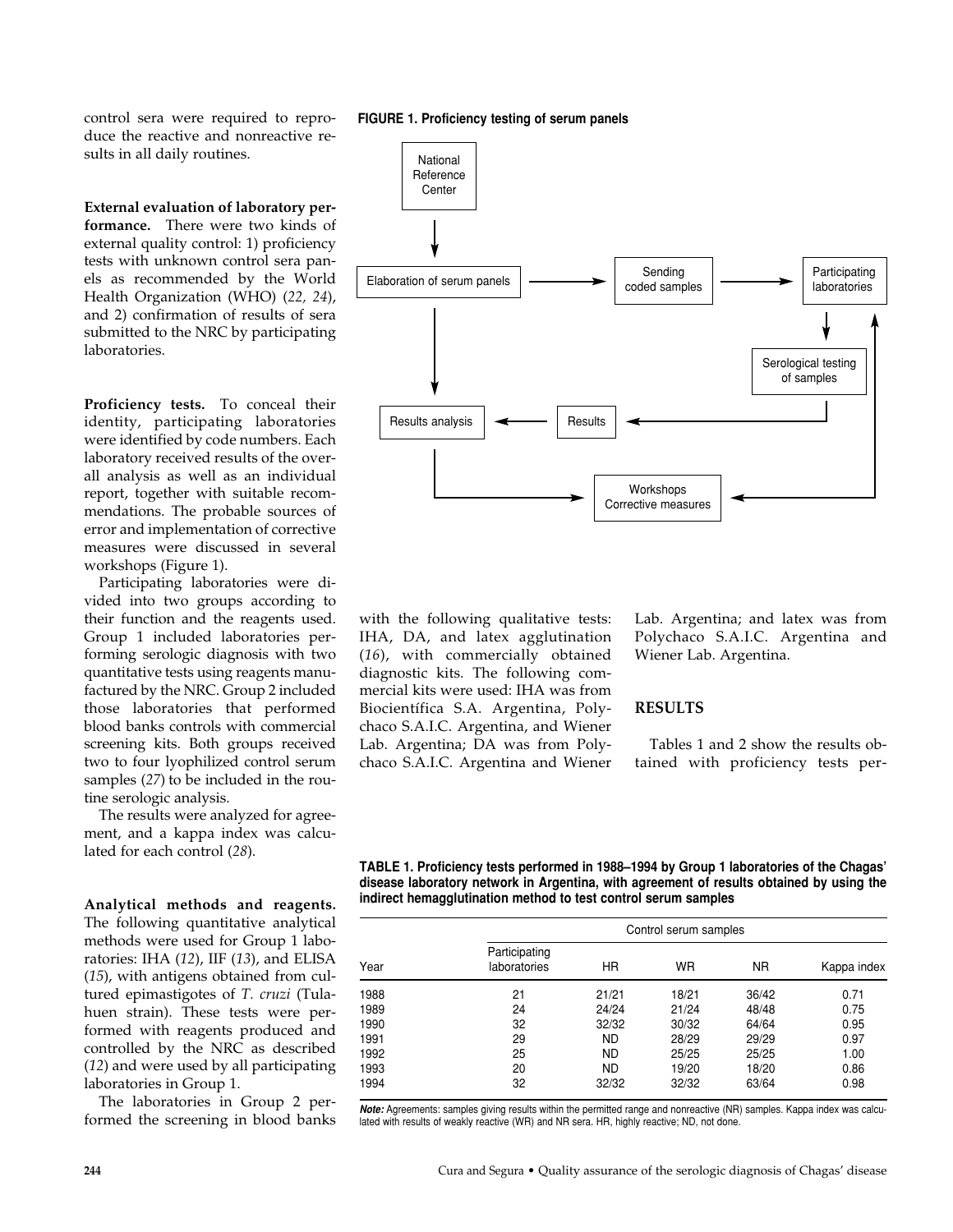**TABLE 2. Proficiency tests performed in the period 1988–1994 by Group 1 laboratories of the Chagas' disease network in Argentina, with agreement of results obtained by using indi**rect immunofluorescence and enzyme-linked immunosorbent assay (ELISA)<sup>a</sup> to test control **serum samples**

| Year | Control serum samples         |           |       |           |             |  |
|------|-------------------------------|-----------|-------|-----------|-------------|--|
|      | Participating<br>laboratories | HR        | WR    | <b>NR</b> | Kappa index |  |
| 1988 | 21                            | 21/21     | 20/21 | 33/42     | 0.68        |  |
| 1989 | 20                            | 20/20     | 20/20 | 40/40     | 1.00        |  |
| 1990 | 28                            | 28/28     | 27/28 | 55/56     | 0.95        |  |
| 1991 | 24                            | <b>ND</b> | 24/24 | 24/24     | 1.00        |  |
| 1992 | 22                            | <b>ND</b> | 22/22 | 22/22     | 1.00        |  |
| 1993 | 18                            | <b>ND</b> | 18/18 | 17/18     | 0.94        |  |
| 1994 | 17                            | 17/17     | 17/17 | 33/34     | 0.96        |  |

<sup>a</sup> Results for 1994 correspond to ELISA.

*Note:* Agreements: samples giving results within the permitted range and nonreactive (NR) samples. Kappa index was calculated with results of weakly reactive (WR) and NR sera. HR, highly reactive; ND, not done.

formed by Group 1 laboratories during the period 1988–1994 with IHA, IIF, and ELISA. For highly reactive samples, no false-negative results were reported in any of the control tests. However, false-negative results occurred with IHA and IIF for the weakly reactive control samples. With regard to nonreactive sera, a low proportion of false-positive results was reported: 6/42 for IHA and 9/42 for IIF during the first control test in 1988 and 2/20 for IHA and 1/18 for IIF in

1993. The kappa index value showed an apparent decrease in the number of false-negative results over a period of years as a result of the corrective measures undertaken by this group of laboratories.

Results of the analysis by the National Institute for Research on the Epidemiology of Chagas' Disease (*Instituto Nacional de Investigación Epidemiológica del Chagas*) of the serum panels selected, conditioned, and shipped by Group 1 laboratories are shown in

**TABLE 3. Agreement of results of serum panels submitted by Group 1 laboratories to the NRC of Chagas' disease serologic diagnosis in Argentina, with the number of serum samples in each panel ranging from 40 to 100**

|                                                                                                   |                                          | Year                                        |                  |                                       |  |
|---------------------------------------------------------------------------------------------------|------------------------------------------|---------------------------------------------|------------------|---------------------------------------|--|
|                                                                                                   |                                          | 1989                                        | 1990             | 1994                                  |  |
| Participating laboratories                                                                        |                                          | 31                                          | 35               | 32                                    |  |
| Serologic tests performed<br>Laboratories submitting serum<br>panels adequate for diagnosis/total |                                          | IHA <sup>a</sup> -IIF <sup>b</sup><br>14/28 | IHA-IIF<br>25/30 | <b>IHA-ELISA<sup>c</sup></b><br>19/21 |  |
| Laboratories with 100%<br>agreement of results                                                    | Non-reactive samples<br>Reactive samples | 6<br>10                                     | 19<br>13         | 18<br>12                              |  |
| Laboratories with 99-80%<br>agreement of results                                                  | Non-reactive samples<br>Reactive samples | 6<br>4                                      | 6<br>12          | 6                                     |  |
| Laboratories with 79-75%<br>agreement of results                                                  | Non-reactive samples<br>Reactive samples | 2<br>.                                      | .<br>.           |                                       |  |

a IHA = Indirect hemagglutination.

b IIF = Indirect immunofluorescence

<sup>c</sup> ELISA = Enzyme-linked immunosorbent assay.

Table 3. In nonreactive serum panels, in which no discordant results are permitted, there was a decrease from six to one discordant results in 1994, with respect to previous years, because of the use of corrective measures.

In 1989, 50% of the laboratories submitted serum panels suitable for diagnosis; this proportion improved to 25/30 of the laboratories in 1990 and to 19/21 in 1994 (Table 3). Nearly 30% of the shipments were scored as "very good" in the three controls.

The results of testing the proficiency of the blood bank screening tests (Group 2 laboratories) are shown in Figure 2. Results were grouped by the analytical method. A large variation was observed between the results of IHA and the other tests. In all laboratories, IHA performed better than the three other serologic methods used during the 3-year study (1988–1990).

#### **DISCUSSION**

The external evaluation results presented here for two groups of laboratories performing serologic tests for the diagnosis of *T. cruzi* infection reveal a progressive increase in the rate of agreement of results since the program was implemented. Group 1 was composed of the main laboratories scattered throughout the country and used the NRC as a unique source of reagents. Sources of diagnostic error at the start of the program could be explained by lack of standardization of procedures in participating laboratories. On the other hand, laboratories belonging to Group 2 were in the same city and chose their own reagents. Possible causes of error were discussed among all participants, and corrective measures were introduced, such as use of two tests in each laboratory, personnel training, and routine use of control sera.

Laboratory performance improved after coordinated work and the application of corrective measures based primarily on the installation of an internal quality control system. This process resulted from participating activi-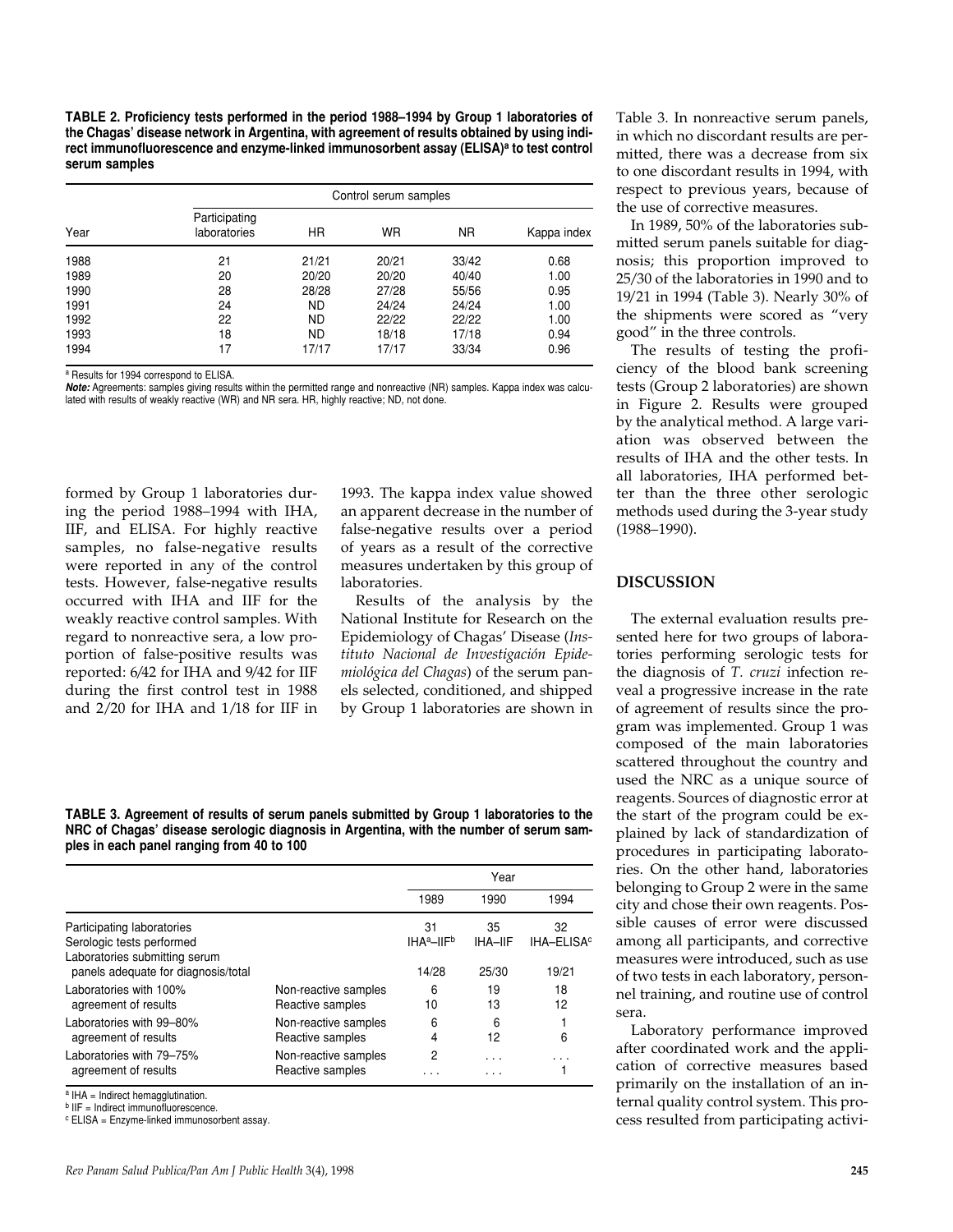

**FIGURE 2. External quality control of 19 blood bank laboratories of Argentina using com-**

ties, such as workshops and on-site supervision by the NRC. Moreover, a guideline of quality control procedures (*23*), including good laboratory

practices, was distributed and discussed during the workshops. As in other programs, the importance of personnel training and continuing education is of paramount importance in this system (*24, 26*). As reported, these steps help avoid an important source of error, namely deficiencies in technical performance (*29*).

A collaborative study carried out by WHO throughout the Americas in 1983 (*20*) compared the results of Chagas' disease serodiagnosis obtained by several laboratories with serum panels from the endemic areas of the continent. Differences among assays as well as in the criteria about endpoint readings were found. Difficulties were attributed mainly to the absence of definite reference criteria as well as to variations among reagents and techniques (*20*).

Laboratory diagnosis of Chagas' disease in Argentina has been normalized; thus, at least two standardized serologic tests are now available (*19*). However, many factors affect the reliability of serologic results, as well as of those obtained by other analytical methods (*21, 22*). Development and improvement of reagents and techniques are a key to obtaining the most accurate diagnosis (*15, 17*). However, to obtain reproducible results by indirect diagnosis, it is necessary for all laboratories involved to use validated and controlled kits as well as standardized diagnostic procedures (*10, 16, 19*). The only way to guarantee results appears to be by systematic installation of internal and external quality controls (*21, 22*), which has thus become the objective of our study.

Quality control systems have been recommended by WHO for health laboratories performing serologic tests (*21, 24*), and they are widely used in clinical chemistry (*22*). To detect and correct areas where errors might arise, proficiency testing programs provide a convenient way to check the performance of laboratories by comparing results obtained with the same samples. These external quality control programs for serologic tests used to diagnose conditions other than Chagas' disease have been established in some countries, such as France (*30*), Germany (*31*), and the United States (*32*).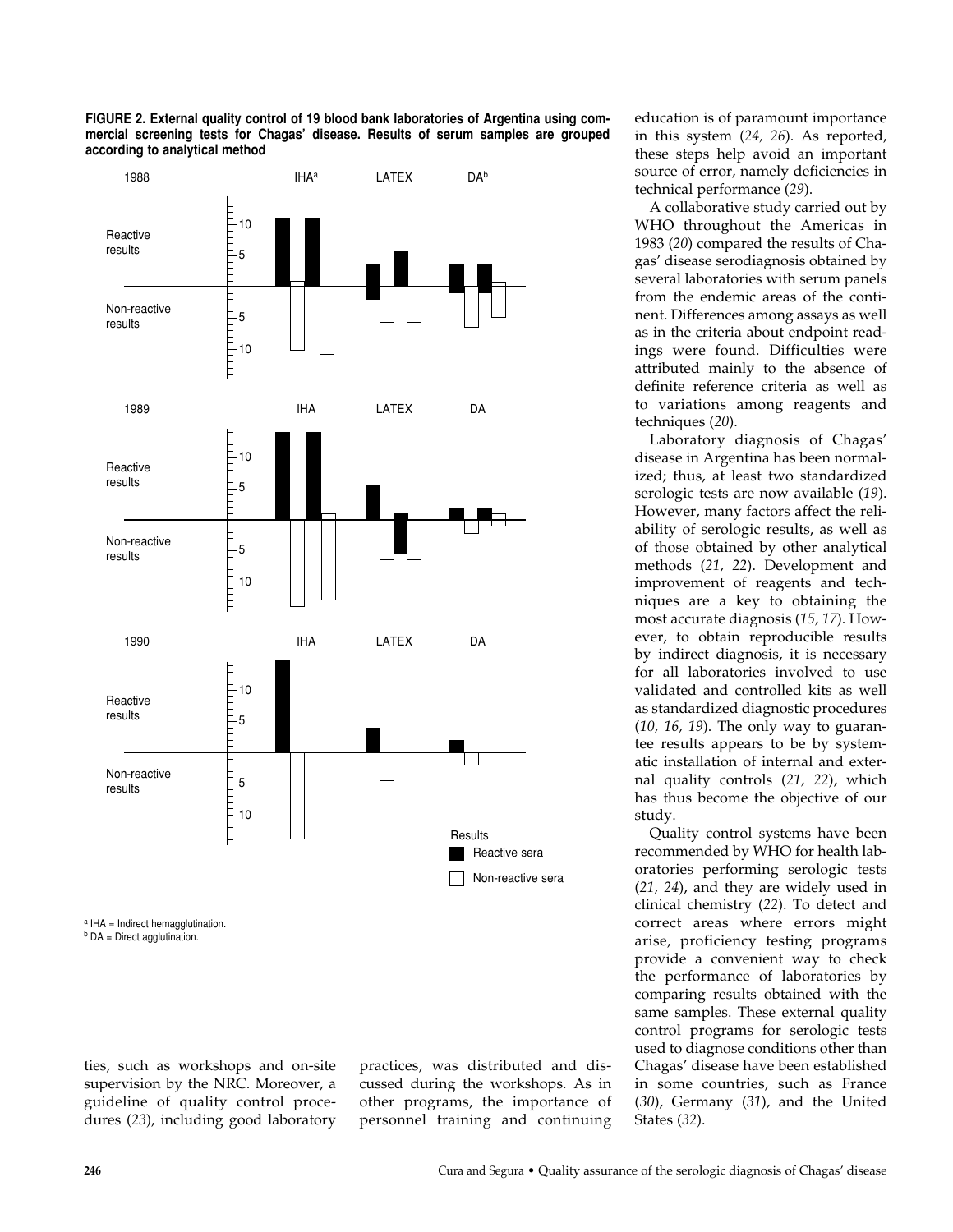## **REFERENCES**

- 1. World Health Organization. *Control of Chagas' disease*. Technical report series no 811. Geneva: WHO; 1991:1–95.
- 2. Schmunis GA. *Trypanosoma cruzi*, the etiologic agent of Chagas' disease: status in the blood supply in endemic and nonendemic countries [review]. *Transfusion* 1991;31:547–557.
- 3. Schmunis GA, Szarfman A, Coarasa L, Guilleron C, Peralta JM. Anti-*Trypanosoma cruzi* agglutinins in acute human Chagas' disease. *J Trop Med Hygiene* 1980;19:170–178.
- 4. Blanco SB, Cura EN, Tulián L, Chuit R, Hurvitz A, Villalonga C, et al. Detección de la madre y el niño chagásico en la transmisión materno infantil*. Medicina (B Aires)* 1993;53 (suppl 1):44.
- 5. Riarte A, Lauricella M, Campanini A, Sinagra A, Lansetti JC, Alvarez M, et al. Transmisión de la infección por *T. cruzi* mediante transplante renal. Evolución y tratamiento. *Medicina (B Aires)* 1993;53(suppl 1):78.
- 6. Segura EL. Xenodiagnosis. In: Brener RR, Stoka AM, eds. *Chagas' disease vectors*. Volume II: *Anatomic and physiological aspects.* Boca Raton, FL: CRC Press; 1987. p. 41– 45.
- 7. Strout RG. A method for concentrating hemoflagellates. *J Parasitol* 1962;48:100.
- 8. Avila HA, Borges Pereira J, Thiemann O, De Paiva E, Degrave W, Morel CM, et al. Detection of *Trypanosoma cruzi* in blood specimens of chronic chagasic patients by polymerase chain reaction amplification of kinetoplast minicircle DNA: comparison with serology and xenodiagnosis. *J Clin Microbiol* 1993;31: 2421–2426.
- 9. Camargo ME. An appraisal of Chagas disease serodiagnosis. In: Wendel S, Brener Z, Camargo ME, Rassi A, eds. *Chagas disease (American trypanosomiasis): its impact on transfusion and clinical medicine.* São Paulo, Brazil: Cartgraf; 1992. p. 165–178.
- 10. Cura EN, de Titto EH, Segura EL. El diagnóstico y su control de calidad en la infección por *T. cruzi*. In: Madoeri RJ, Madoeri C, Cámera MI, eds. *Actualizaciones en la enfermedad de Chagas*. Córdoba, Argentina: Organismo Oficial del Congreso Nacional de Medicina; 1992. p. 125 –132.
- 11. Rosenbaum M, Cerisola JA. La reacción de fijación del complemento para el diagnóstico de la enfermedad de Chagas. I. Técnica. *Prensa Medica Argentina* 1958;45:1551–1560.
- 12. Instituto Nacional de Chagas. Actualización en enfermedad de Chagas y otras parasitosis.

In: *Manual de Laboratorio,* 7th ed. Buenos Aires, Argentina: Instituto Nacional de Chagas; 1994. p. 1–90.

- 13. Alvarez M, Cerisola JA, Roweder RW. (1968). Test de inmunofluorescencia para el diagnóstico de la enfermedad de Chagas. *Bol Chil Parasitol* 1968;23:4–9.
- 14. Camargo ME, Ferreira WA, Peres BA, Previato LM, Sharfstein J. *Trypanosoma cruzi* antibodies. In: *Methods of enzymatic analysis.* Volume XI: *Antigens and antibodies 2,* 3rd ed. Weinheim, Federal Republic of Germany: Bergmeyer VCH Verlagsgesellschaft mbH D-6940; 1986. p. 368–382.
- 15. Cura EN, Ruíz AM, Velázquez E, Malagrino N, Örn A, Segura EL. Estandarización de un kit confirmación (FATALAKIT) para el inmunodiagnóstico de la infección por el *Trypanosoma cruzi. Medicina (B Aires)* 1993;53(suppl 1):182.
- 16. Guimaraes MCS. Chagas' disease serology. In: Pan American Health Organization/World Health Organization, ed. *Specifications and evaluations methods for immunological reagents*. Washington, DC: PAHO/WHO; 1984. p. 1-153. (PNSP/84-08).
- 17. Simonsen Stolf AM. *Trypanosoma cruzi* antigens in serodiagnosis. In: Wendel S, Brener Z, Camargo ME, Rassi A, eds. *Chagas disease (American trypanosomiasis): its impact on transfusion and clinical medicine.* São Paulo, Brazil: Cartgraf; 1992. p. 195–202.
- 18. Wendell S, Gonzaga AL. Chagas' disease and blood transfusion: a new world problem? *Vox Sang* 1993;64:1–12.
- 19. Ministerio de Salud y Acción Social. Normas para el Diagnóstico de la Infección Chagásica. *Resolución Ministerio Salud y Acción Social no. 2373*. Ley no. 22360 de la República Argentina; 1988.
- 20. Camargo ME, Segura EL, Kagan IG, Pacheco Souza JM, de Rocha Cavalheiro J, Yanousky JF, et al. Three years of collaboration of the standardization of Chagas' disease serodiagnosis in the Americas: an appraisal. *Bull Pan Am Health Organ* 1986;20:233–244.
- 21. Taylor RN, Huong AY, Fulford KM, Przybyszwski VA, Hearn TL. In: Centers for Disease Control, ed. *Control de calidad de las pruebas inmunológicas*. Atlanta, GA: Centers for Disease Control; 1979. p. 1–105. (Publication no. CDC 798376).
- 22. Uldall A. Quality assurance in clinical chemistry. *Scand J Clin Lab Invest* 1987;47 (Suppl 187):1–96.
- 23. Cura EN, de Titto EH, Segura EL. Control de calidad del inmunodiagnóstico de Chagas. In: Instituto Nacional de Investigación Epidemiológica del Chagas. *Manual de procedimientos*. Buenos Aires, Argentina: INDIECH; 1992. p.  $1 - 43.$
- 24. World Health Organization, ed. *External quality assessment of health laboratories*. Geneva: WHO; 1981:1–23. (Euro Reports and Study no 36).
- 25. Subias E, Yanovsky J, Alvarez M, Segura EL. Conservation of blood samples for epidemiological research on Chagas' disease [abstract]. *J Protozool* 1983;30:164.
- 26. Taylor RN. Measurement of variation and significance in serological tests. *Ann N Y Acad Sci* 1983;420:13–21.
- 27. Uldall A. Practical aspects of internal quality assurance. *Ann Ist Super Sanid* 1991;2:411–418.
- 28. Riegelman RK, Hirsch RP. Cómo estudiar un estudio y probar una prueba: lectura crítica de la literatura médica, 2nd ed. Washington, DC: Organización Panamericana de la Salud; 1992. (Publicación científica 531).
- 29. Heier HE, Kornstad L. External national quality control of blood typing 1983–92. Significance for quality assurance in transfusion medicine. *Tidsskr Nor Laegeforen* 1993;113: 3155–3158.
- 30. Petithory JC. Organization and interest of external quality assesment in parasitology. *Arabian J Lab Med* 1988;14:145–146.
- 31. Janitschke K, Seitz HM, Disko R. External quality assurance in the laboratory diagnosis of parasitic infections in Germany. *Med Microbiol Lett* 1994;3:272–278.
- 32. Taylor RN, Fulford KM. Assesment of laboratory improvement by the Centers for Disease Control diagnostic immunology proficiency testing program. *J Clin Microbiol* 1981;13: 356–368.

Manuscript received on 21 August 1996. Revised version accepted for publication on 27 October 1997.